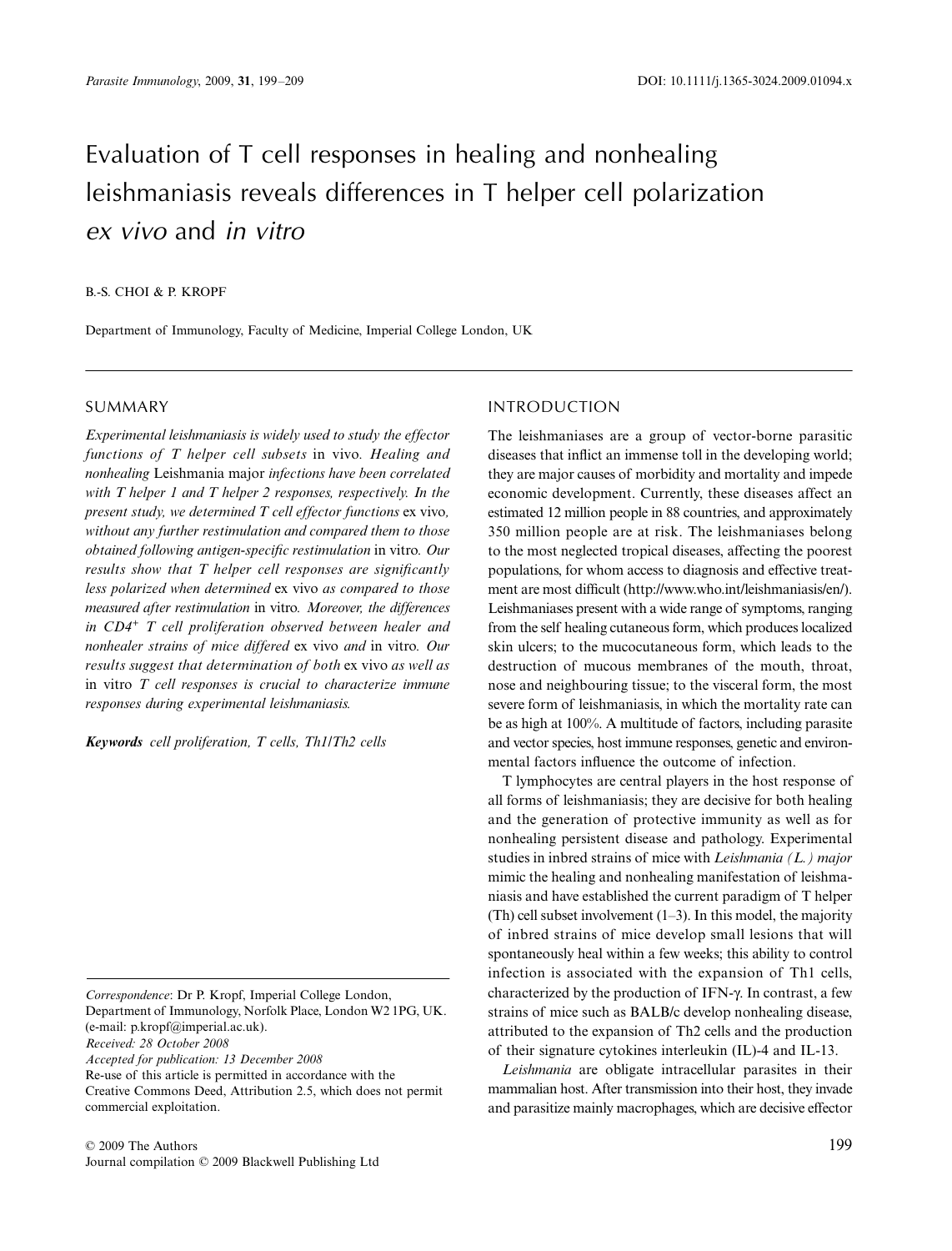cells that either kill or host the intracellular parasites depending on the balance between Th1 and Th2 cytokines: Th1 cytokines induce classical activation of macrophages and inducible nitric oxide synthase (iNOS) that oxidizes l-arginine into nitric oxide (NO), a metabolite responsible for the killing of intracellular *Leishmania* parasites (4). Th2 cytokines result in alternative activation of macrophages and the induction of arginase (5), which metabolizes l-arginine into urea and ornithine; the latter is the main intracellular source for the synthesis of polyamines necessary for parasite growth (6,7).

In addition to the canonical type 1 and type 2 T helper cell responses, IL-10, a cytokine originally described as a type 2 cytokine (8), plays an important role in leishmaniasis. Both CD4+CD25+FoxP3+ T cells (9) and CD4+CD25– FoxP3– Th1 cells (10) have been shown to express IL-10 and play a crucial role in parasite persistence and in immunosuppression.

In the experimental model of leishmaniasis, the type of immune responses that is associated with healing or nonhealing has been largely defined by measuring cytokine production following *in vitro* restimulation of lymphoid cells with *Leishmania* parasites. However, these do not necessarily reflect immune responses in the infected host *in vivo*. Therefore, to assess immune responses induced in response to infection with *L. major in vivo*, we measured CD4+ T cell effector functions directly *ex vivo*, in freshly isolated cells from the lymph nodes draining the cutaneous lesions and compared them to recall responses obtained after *in vitro* restimulation.

# MATERIALS AND METHODS

## **Mice**

Female BALB/c and CBA mice (6- to 8-week old) (Charles River, UK) were kept in individually vented cages. Animal colonies, screened regularly for mouse pathogens, consistently tested negative. Animal experiments were performed in accordance with Governmental (Home Office) and Institutional Guidelines.

## **Experimental infection with** *L. major* **parasites**

For infections,  $2 \times 10^6$  stationary phase *L. major* LV39 (MRHO/ SU/59/P-strain) promastigotes were injected subcutaneously (s.c.) into the footpad (11).

#### **Proliferation assay**

#### *Preparation of cells*

*Ex vivo*: *L. major* infected mice were treated with 1 mg 5-bromo-2-deoxyuridine (BrdU, Sigma) i.p. once a day for the last 4 days before experiments were terminated. Draining lymph nodes from individual mice were homogenized into single cell suspensions using cell dissociation sieves and labelled as described below.

*In vitro*: Popliteal lymph nodes from 2 or 4 week infected nonhealer (BALB/c) and healer (CBA) strains of mice were homogenized and  $5 \times 10^6$ /mL cells were restimulated for 5 days with  $1 \times 10^6$  live *L. major* parasites or  $1 \times 10^6$  crude *L. major* antigen (frozen and thawed three times) in Dulbecco's Modified Eagle's Medium (DMEM) supplemented with 5% foetal bovine serum (FBS), 50 IU/mL penicillin, 50 mg/mL streptomycin and 292 mg/mL L-glutamine (Gibco). BrdU was added to the cell culture 18 h before the cells were harvested and labelled as described below.

Before surface labelling with anti-CD4 mAb (clone H129·19 or GK1·5, Pharmingen), cells were preincubated with 1 μg of rat anti-mouse monoclonal antibody CD32/CD16 (FcγII/ III receptor, Pharmingen). Cells were washed, fixed and permeabilized using the method described in (12). Detection of CD4+ BrdU+ cells was performed using a FACSCalibur (BD) and data were analysed using Summit v4·3 software. Isotype control: 0·57%.

#### **Intracellular cytokine determination**

#### *Preparation of cells*

*Ex vivo*: Individual draining lymph nodes were harvested from 2 week infected mice and were homogenized into single cell suspensions using cell dissociation sieves.

*In vitro*: Lymph node cells were stimulated with *L. major* parasites as described above and harvested after 5 days.

Cells  $(1 \times 10^6)$  were stimulated with 50 ng of phorbol 12-myristate 13-acetate (PMA; Sigma) and 500 ng of ionomycin (Calbiochem) or, as a control, in the presence of complete medium alone for 4 h, with 10 μg of Brefeldin A (Sigma) added for the last 2 h. Before surface labelling with anti-CD4 mAb (clone H129·19 or GK1·5, Pharmingen), cells were preincubated with 1 μg of rat antimouse monoclonal antibody CD32/CD16 (FcγII/III receptor, Pharmingen). Cells were washed, fixed and permeabilized as described in (13) before the anti-cytokine antibodies or the isotype controls were added [anti-IL-4 mAb, clone BVD4–1D11; anti-IFN-γ mAb, clone XMG1·2; anti-IL-10 mAb, clone JES5–16E3; appropriately labelled rat immunoglobulin (Pharmingen)]. Detection of intracellular cytokines was performed using a FACSCalibur (Becton–Dickinson) and data were analysed using Summit v4·3 software.

Isotype control for IFN-γ:  $0.27 \pm 0.04\%$ , IL-4:  $0.25 \pm 0.05\%$ and IL-10:  $0.22 \pm 0.05\%$ , respectively. All cytokines were below the detection limit when the cells were stimulated in the absence of PMA/ionomycin stimulation. The detection limits were defined as percentage isotype control +3 standard deviations: IFN- $\gamma = 0.39\%$ , IL-4 = 0.40% and IL-10 = 0.37%.

iMFI: The integrated mean fluorescent intensity (iMFI) (14) was obtained by multiplying the percentage of  $CD4^+$  T cells with the value of the mean fluorescent intensity (MFI) for BrdU or with the value of the MFI for the relevant cytokine.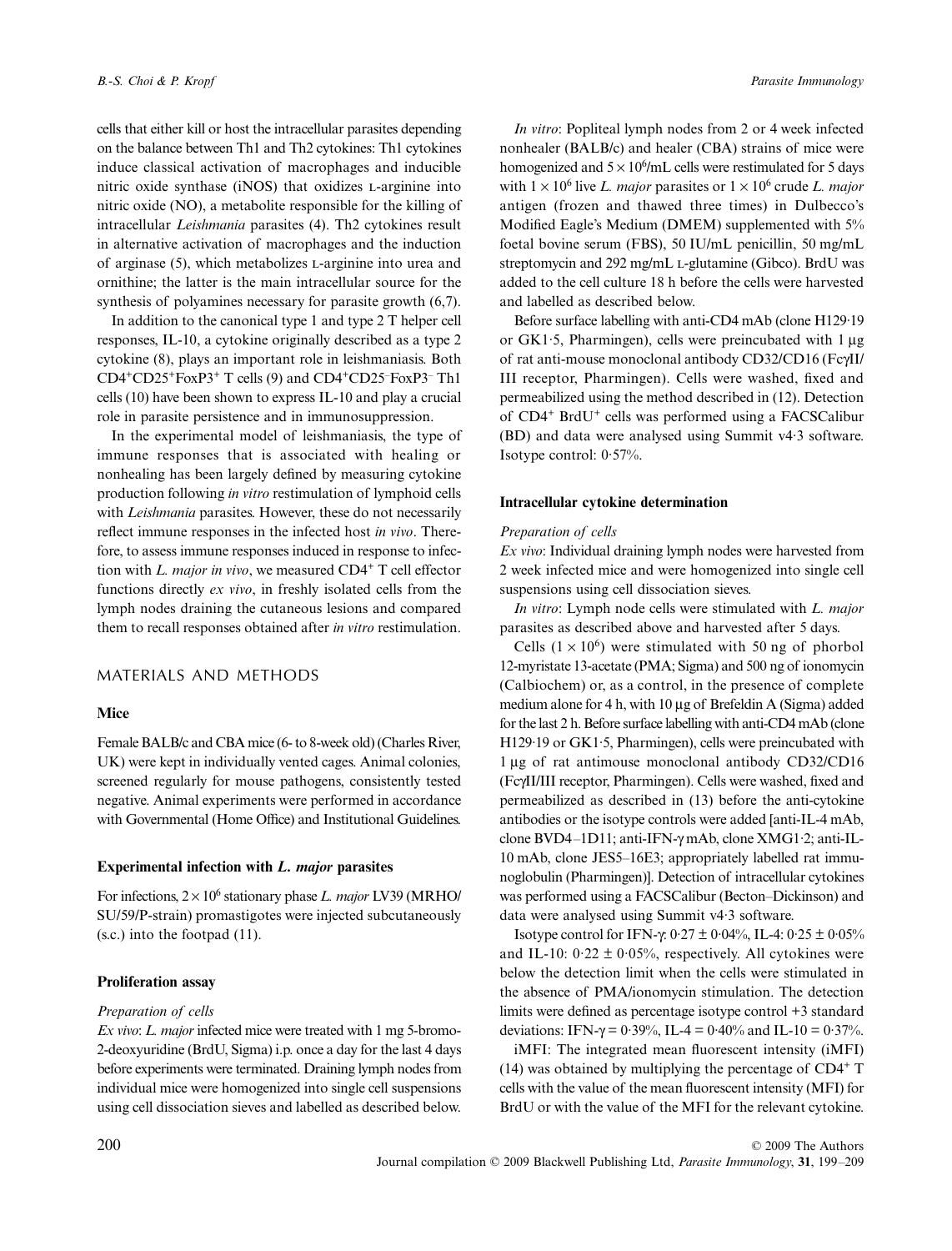## **Luminex**

Lymphocytes were stimulated as described above and 3 days later, supernatants were harvested and IFN-γ and IL-4 were detected simultaneously in each sample by the Luminex-based Multiplexed assay (Luminex 100 System). Data were analysed using STarstation V2·0.

#### **Statistical analyses**

Statistical differences were determined using a two-tailed Mann– Whitney test and differences were considered statistically significant at  $P < 0.05$ .

## RESULTS

# **Production of the cytokines IFN-**γ**, IL-4 and IL-10 is strongly amplified after restimulation**

In the experimental model of leishmaniasis, immune responses have mostly been characterized by restimulating lymphoid cells from infected mice with *Leishmania* antigen *in vitro* (1,2). To determine how closely these responses reflect the host response to *Leishmania* infection, we compared CD4<sup>+</sup> T cell responses from *L. major* infected mice *ex vivo* and *in vitro*. We infected nonhealer mice (BALB/c) and healer mice (CBA) with *L. major* promastigotes and measured 2 weeks later CD4+ T cell effector functions directly *ex vivo* in the draining lymph nodes and compared them with those obtained after *in vitro* restimulation with *L. major* parasites as antigen. We first assessed the production of the type-1 cytokine IFN-γ in *L. major* infected healer and nonhealer strains directly *ex vivo*, without *in vitro* restimulation. As shown in Figure 1A,

|           | Table 1 Percentage, MFI and iMFI of $CD4+IFN-\gamma^+$ T cells |  |  |  |  |
|-----------|----------------------------------------------------------------|--|--|--|--|
| $\lambda$ |                                                                |  |  |  |  |

the frequency of  $CD4+IFN-\gamma^+$  T cells was lower in the lymph nodes from BALB/c mice as compared to CBA mice  $(1.8 \pm 0.1\%)$ vs.  $2.1 \pm 0.2\%$ ,  $P < 0.05$ , Figure 1A, B). A recent study has described a new metric parameter, the integrated mean fluorescence intensity (iMFI), which reflects more precisely the total functional response of activated T cells (14). iMFI is calculated by multiplying the percentage of positive cells, which represents the magnitude of the response by the MFI, which represents the quality of the response. As shown in Figure 1, the  $CD4+IFN- $\gamma$ <sup>+</sup> iMFI was lower in BALB/c than in CBA$ mice when determined directly *ex vivo*  $(30.6 \pm 2.6 \text{ vs. } 52.8 \pm 3.4,$  $P < 0.05$ ). Similar results were obtained when the frequency, MFI and iMFI of CD4<sup>+</sup>IFN-γ<sup>+</sup> T cell were determined directly *ex vivo* 4 weeks post *L. major* infection  $(P < 0.05$ , Table 1A).

Next we restimulated lymph node cells from 2 week infected mice with *L. major* parasites for 5 days (15) and measured the percentages, MFI and iMFI of  $CD4+IFN-\gamma^+$ . As shown in Figure 1C, after *in vitro* restimulation these three parameters were considerably higher in the lymph node cultures from CBA mice as compared to those of BALB/c mice  $(P < 0.05)$ . Similar results were obtained when we measured IFN-γ levels in the supernatants of restimulated lymph node cells  $(23.1 \pm 2.7 \text{ pg/mL vs. } 10.9 \pm 0.9 \text{ pg/mL}, P < 0.05, \text{ Figure 1D}).$ Moreover, a comparable increase in percentage, MFI and iMFI of  $CD4+IFN-\gamma^+$  T cells was observed when lymphoid cells from 4 weeks infected mice were restimulated with *L. major* parasites *in vitro* ( $P < 0.05$ , Table 1B).

The higher production of IFN-γ observed *in vitro* with cells from CBA mice (Figure 1C,D) was not due a higher number of cells after restimulation, as the total number of cells after *in vitro* restimulation was even higher in the BALB/c mice  $(15.0 \times 10^5 \pm 0.8 \times 10^5 \text{ cells/mL}$  (BALB/c cultures) vs.  $8.9 \times 10^5 \pm 0.6 \times 10^5$  cells/mL (CBA cultures), data not shown).

| Percentage of $CD4$ <sup>+</sup> IFN- $\gamma$ <sup>+</sup> (%) | MFI $CD4$ <sup>+</sup> IFN- $\gamma$ <sup>+</sup> | iMFI $CD4+IFN-\gamma+$  |  |
|-----------------------------------------------------------------|---------------------------------------------------|-------------------------|--|
| $1 \cdot 1 \pm 0 \cdot 2$                                       | $22.3 \pm 2.1$                                    | $25.0 \pm 2.4$          |  |
| $1.6 \pm 0.3$                                                   | $23.4 \pm 1.9$                                    | $36.5 \pm 2.9$          |  |
|                                                                 |                                                   |                         |  |
| Percentage of $CD4+IFN-\gamma^+(%)$                             | MFI CD4 <sup>+</sup> IFN- $\gamma$ <sup>+</sup>   | iMFI $CD4+IFN-\gamma^+$ |  |
| $13.2 \pm 1.2$                                                  | $225.0 \pm 21.0$                                  | $2970 \pm 32.9$         |  |
| $30.3 \pm 2.8$                                                  | $398.0 \pm 20.9$<br>$12059.4 \pm 98.7$            |                         |  |
|                                                                 |                                                   |                         |  |

Groups of BALB/c and CBA (*n* = 4) mice were infected with *L. major* parasites in one hind footpad. Four weeks later, individual popliteal lymph nodes were harvested and the percentage of IFN-γ-expressing CD4+ T cells was determined by flow cytometry:

(B) *In vitro*: Lymph node cells were restimulated with *L. major* parasites and 5 days later, the percentage of IFN-γ-expressing CD4+ T cells was determined by flow cytometry.

Data are ±SD and show the results of one representative experiment out of three independent experiments.

<sup>(</sup>A) *Ex vivo*: Percentage, MFI and iMFI of CD4+IFN-γ+ T cells.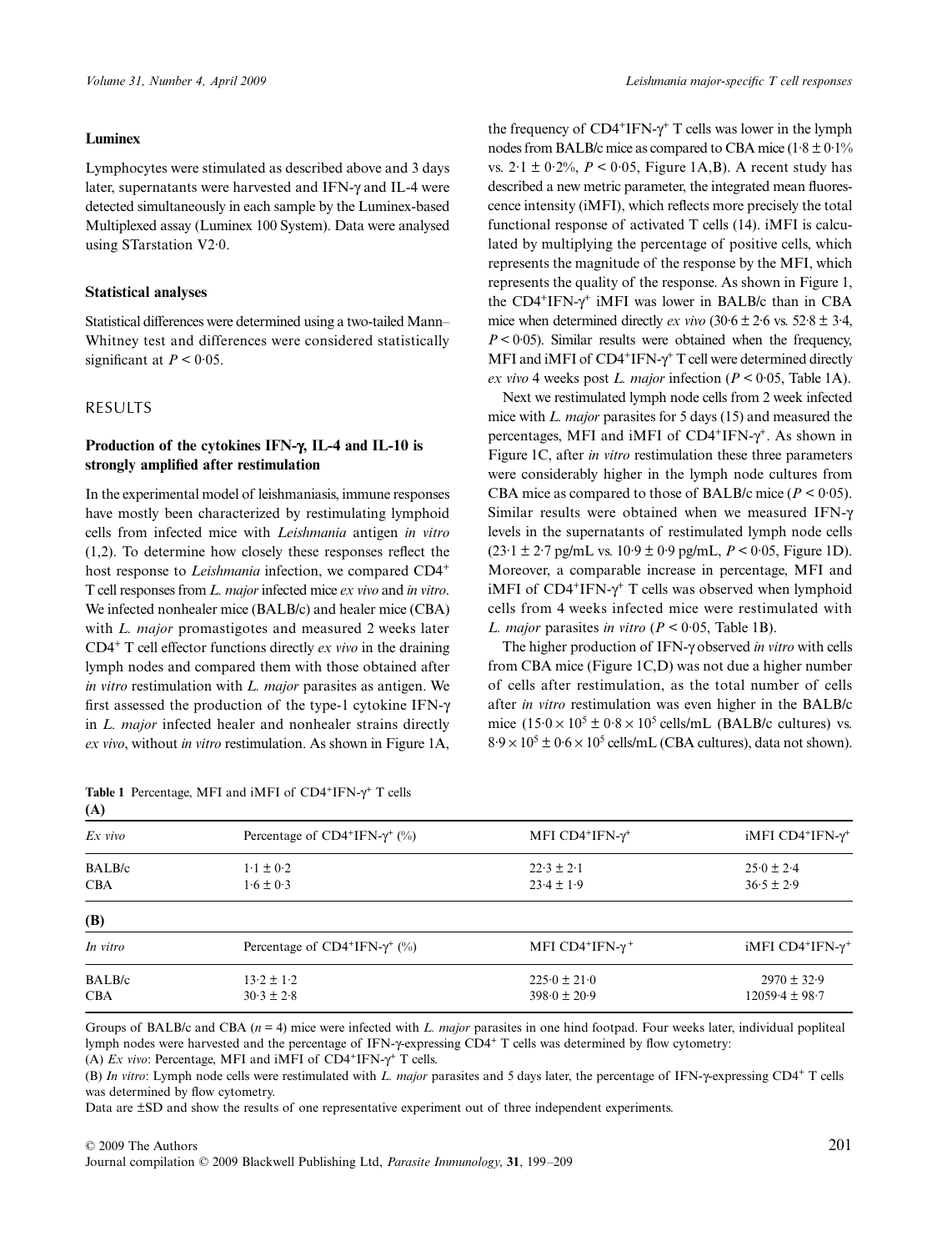

**Figure 1** *Ex vivo* and *in vitro* expression of IFN-γ by CD4+ T cells. Groups of BALB/c and CBA (*n* = 4) mice were infected with *Leishmania major* parasites in one hind footpad. Two weeks later, individual popliteal lymph nodes were harvested and the percentage of IFN-γ-expressing CD4+ T cells was determined directly by flow cytometry: (A) E*x vivo:* Dot plot profiles of CD4+IFN-γ+ T cells; (B) %, MFI and iMFI of CD4+IFN-γ+ T cells. (C) *In vitro*: Lymph node cells were restimulated with *L. major* parasites and 5 days later, the percentage of IFN-γ-expressing CD4+ T cells was determined by flow cytometry. The error bars represent SD. (D) Lymph node cells were restimulated with *L. major* parasites and 3 days later, the supernatants were harvested and the cytokine content was determined by Luminex. The error bars represent standard deviations. Data show the results of one representative experiment out of five independent experiments.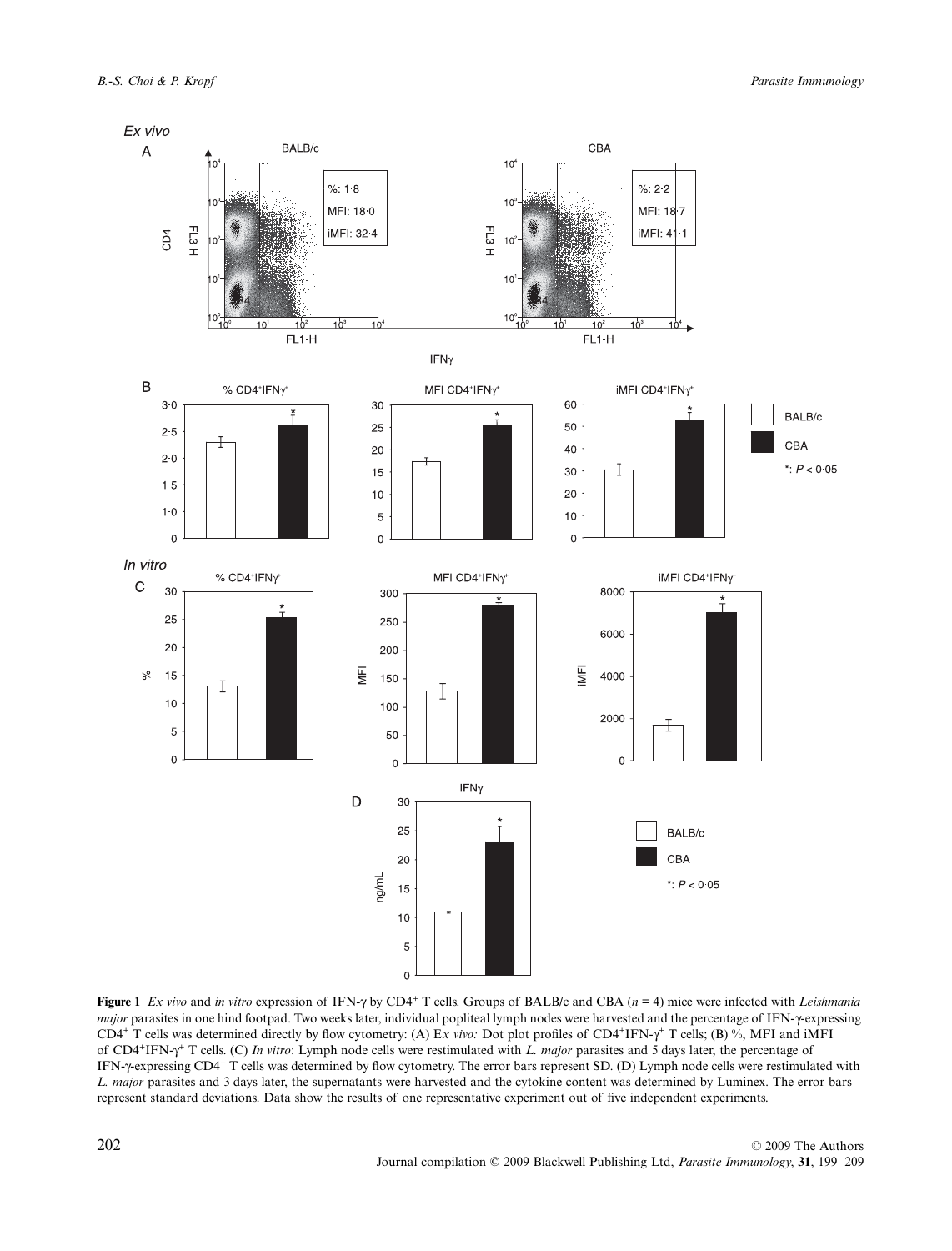

**Figure 2** *Ex vivo* and *in vitro* expression of IL-4 by CD4<sup>+</sup> T cells. Groups of BALB/c and CBA (*n* = 4) mice were infected with *Leishmania major* parasites in one hind footpad. Two weeks later, individual popliteal lymph nodes were harvested and the percentage of IL-4-expressing CD4+ T cells was determined directly by flow cytometry: (A) *Ex vivo*: Dot plot profiles of CD4+IL-4+ T cell and percentage, MFI and iMFI of CD4+IL-4 T cells. (B) *In vitro*: Lymph node cells were restimulated with *L. major* parasites and 5 days later, the percentage of IL-4-expressing CD4+ T cells was determined by flow cytometry. The error bars represent standard deviations. (c) Lymph node cells were restimulated with *L. major* parasites and three days later, the supernatants were harvested and the cytokine content was determined by Luminex. The error bars represent standard deviations. Data show the results of one representative experiment out of five independent experiments.

The results presented in Figure 1 show that by restimulating lymph node cells *in vitro*, the differences in percentage, MFI and iMFI of  $CD4^+$ IFN- $\gamma^+$  T cells between BALB/c and CBA are amplified as compared to *ex vivo*.

Next, we measured the *ex vivo* and *in vitro* production of IL-4 by CD4+ T cells in draining lymph nodes of BALB/c and CBA mice two weeks post infection. Production of IL-4 was higher in the BALB/c as compared to CBA mice (% CD4+IL-4+: 1·8 fold increase, MFI CD4+IL-4+: 1·1 fold increase, iMFI CD4+IL-4+: 2·0 fold increase, Figure 2A). Comparable results were obtained *ex vivo* 4 weeks post infection ( $P < 0.05$ , Table 2A). Similarly to the tendency observed by analysing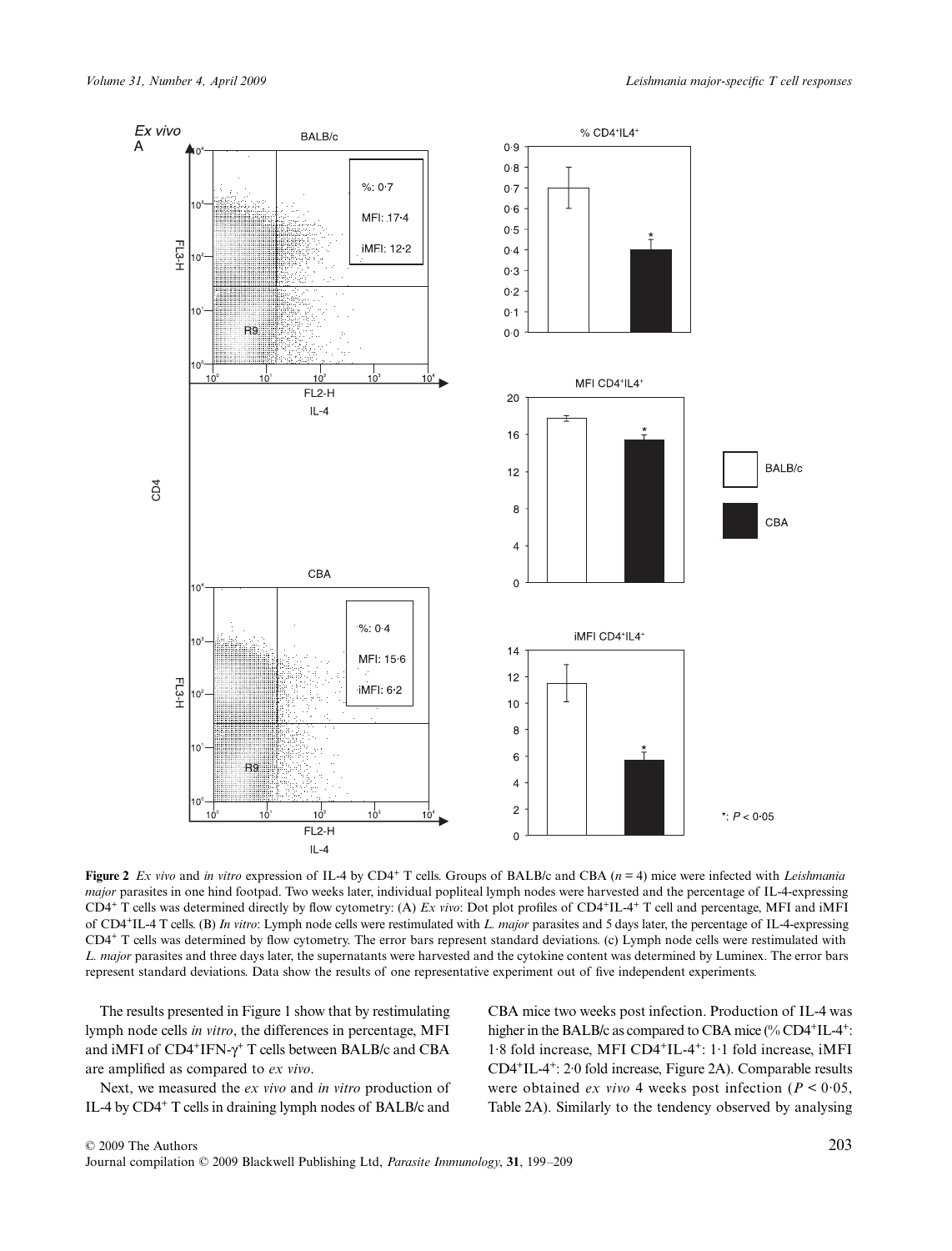

**Figure 2** *Continued*.

**Table 2** Percentage, MFI and iMFI of CD4+IL-4+ T cells **(A)**

| $Ex$ vivo  | Percentage of $CD4+IL-4+$ (%) | MFI CD4+IL-4+                      | iMFI CD4 <sup>+</sup> IL-4 <sup>+</sup> |  |
|------------|-------------------------------|------------------------------------|-----------------------------------------|--|
| BALB/c     | $1.3 \pm 0.2$                 | $25.2 \pm 2.1$                     | $31.5 \pm 2.7$                          |  |
| <b>CBA</b> | $0.7 \pm 0.1$                 | $21.9 \pm 1.9$                     | $14.9 \pm 1.1$                          |  |
| (B)        |                               |                                    |                                         |  |
| In vitro   | Percentage of $CD4+IL-4+$ (%) | MFI CD4+IL-4+                      | iMFI CD4 <sup>+</sup> IL-4 <sup>+</sup> |  |
| BALB/c     | $14.2 \pm 1.2$                | $125.0 \pm 11.2$                   | $1775.0 \pm 121.9$                      |  |
| <b>CBA</b> | $3.3 \pm 0.2$                 | $82.1 \pm 4.6$<br>$270.9 \pm 15.6$ |                                         |  |

Groups of BALB/c and CBA (*n* = 4) mice were infected with *L. major* parasites in one hind footpad. Four weeks later, individual popliteal lymph nodes were harvested and the percentage of IL-4-expressing CD4+ T cells was determined by flow cytometry: (A) *Ex vivo*: Percentage, MFI and iMFI of CD4<sup>+</sup>IL-4<sup>+</sup> T cells.

(B) *In vitro*: Lymph node cells were restimulated with *L. major* parasites and 5 days later, the percentage of IL-4-expressing CD4+ T cells was determined by flow cytometry.

Data are ±SD and show the results of one representative experiment out of three independent experiments.

IFN-γ production, the differences in IL-4 production by CD4+ T cells between nonhealer and healer mice were considerably increased when lymph nodes cells were restimulated with *L. major* parasites *in vitro* (% CD4<sup>+</sup>IL-4<sup>+</sup>: 13·2 fold increase, MFI CD4<sup>+</sup>IL-4<sup>+</sup>: 1.6 fold increase, iMFI CD4<sup>+</sup>IL- $4^{\circ}$ : 21.1 fold increase, Figure 2B). The IL-4 levels were also significantly higher in the supernatants of restimulated lymph

nodes cells  $(2330.0 \pm 75.1 \text{ pg/mL}$  vs.  $378.5 \pm 16.2 \text{ pg/mL}$ ,  $P \leq 0.05$ , Figure 2C). A similar tendency was observed when lymph node cells from 4 week infected mice were restimulated with *L. major* parasites *in vitro* (*P <* 0·05, Table 2A).

The regulatory cytokine IL-10 could not be detected directly *ex vivo* as it was below detection limit both 2 and 4 weeks post infection (detection limit: 0·37%, data not shown).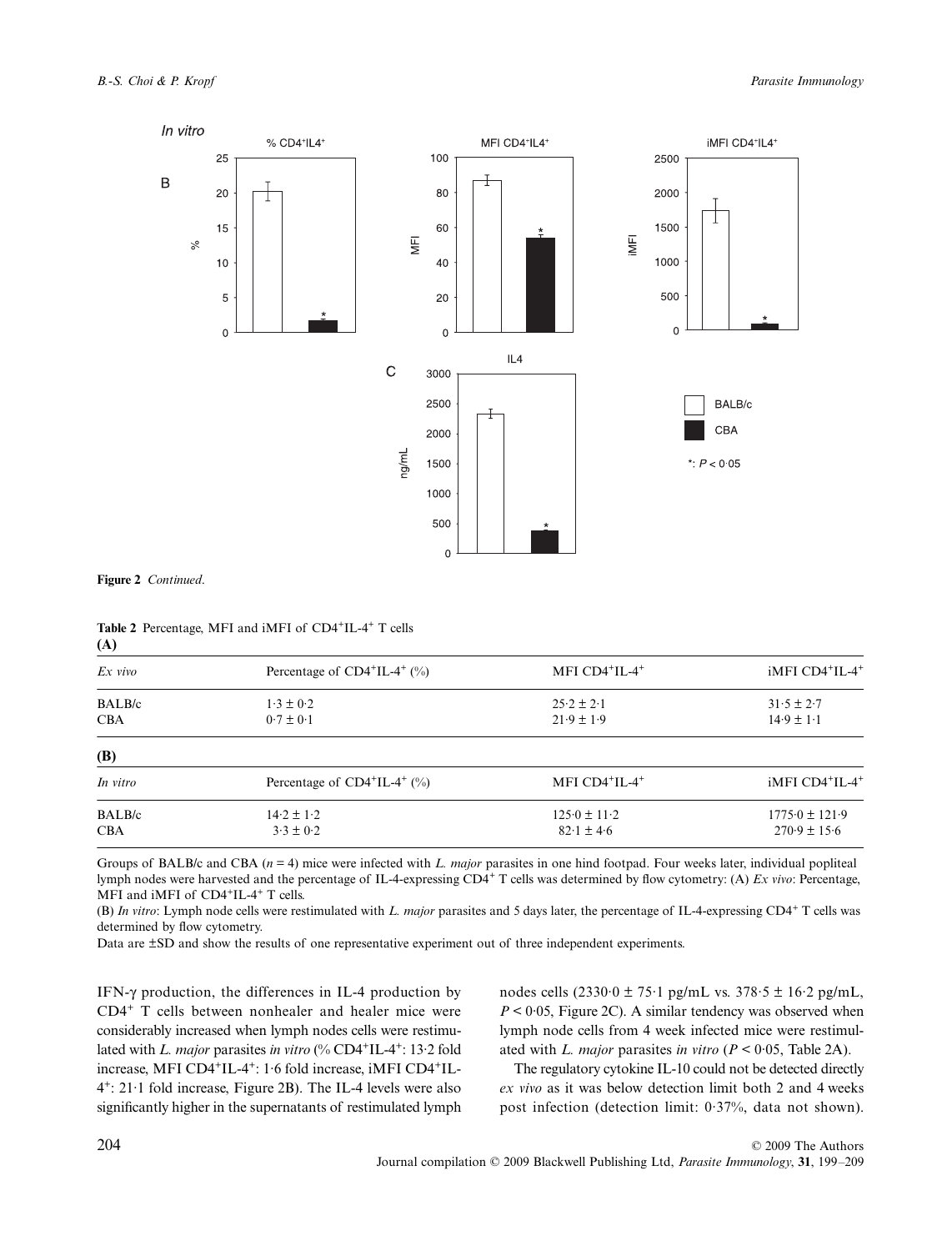

**Figure 3** In vitro expression of IL-10 by CD4<sup>+</sup> T cells. Groups of BALB/c and CBA  $(n = 4)$  mice were infected with *L. major* parasites in one hind footpad. Two weeks later, individual popliteal lymph nodes were harvested and lymph node cells were restimulated with *L. major* parasites and 5 days later, percentage, MFI and iMFI of IL-10-expressing CD4+ T cells was determined by flow cytometry. The error bars represent standard deviations. Data show the results of one representative experiment out of five independent experiments.

#### **Table 3** Percentage, MFI and iMFI of CD4+IL-10+

| Percentage of $CD4+IL-10+$ (%) | MFI $CD4+IL-10+$ | $IMFI$ CD4 <sup>+</sup> IL-10 <sup>+</sup> |  |
|--------------------------------|------------------|--------------------------------------------|--|
| $14.2 \pm 1.2$                 | $125.0 \pm 11.2$ | $1775.0 \pm 121.9$                         |  |
| $3.3 \pm 0.2$                  | $82.1 \pm 4.6$   | $270.9 \pm 15.6$                           |  |
|                                |                  |                                            |  |

Groups of BALB/c and CBA (*n* = 4) mice were infected with *L. major* parasites in one hind footpad. Four weeks later, individual popliteal lymph nodes were harvested restimulated with *L. major* parasites and 5 days later, percentage, MFI and iMFI of IL-10-expressing CD4<sup>+</sup> T cells was determined by flow cytometry.

Data are ±SD and show the results of one representative experiment out of three independent experiments.

| <b>BALB</b> /c mice           | iMFI $CD4$ <sup>+</sup> IFN- $\gamma$ <sup>+</sup> | iMFI CD4 <sup>+</sup> IL-4 <sup>+</sup> | iMFI CD4 <sup>+</sup> IL-10 <sup>+</sup> |  |
|-------------------------------|----------------------------------------------------|-----------------------------------------|------------------------------------------|--|
| Live L. major                 | $1297 \cdot 1 \pm 112 \cdot 0$                     | $985.6 \pm 85.2$                        | $2926.0 \pm 157.5$                       |  |
| Crude L. <i>major</i> antigen | $1189.2 \pm 98.6$                                  | $1023 \pm 96.3$                         | $2786.3 \pm 256.7$                       |  |
| CBA mice                      | iMFI $CD4$ <sup>+</sup> IFN- $\gamma$ <sup>+</sup> | iMFI CD4 <sup>+</sup> IL-4 <sup>+</sup> | iMFI CD4 <sup>+</sup> IL-10 <sup>+</sup> |  |
| Live L. major                 | $8521 \cdot 3 \pm 612 \cdot 0$                     | $125.6 \pm 9.6$                         | $826.9 \pm 74.2$                         |  |
| Crude L. major antigen        | $9146.8 \pm 529.4$                                 | $142.5 \pm 8.3$                         | $901.3 \pm 85.7$                         |  |

**Table 4** Cytokine production following *in vitro* restimulation with different preparations of *L. major* antigens

Groups of BALB/c and CBA (*n* = 4) mice were infected with *L. major* parasites in one hind footpad. Two weeks later, individual popliteal lymph nodes were harvested and restimulated with live *L. major* parasites or crude *L. major* antigen preparation. Five days later, the iMFI of cytokine-expressing CD4+ T cells was determined by flow cytometry.

Data are ± standard deviations and show the results of one representative experiment out of two independent experiments.

However, following *in vitro* restimulation, IL-10 production was clearly detectable and the percentage, MFI and iMFI were all significantly increased in the lymph nodes cells from the BALB/c mice as compared to CBA mice (Figure 3A. *P* < 0·05). Similar results were obtained when lymphoid cells from 4 week infected BALB/c and CBA mice were restimulated with *L. major* parasites *in vitro* ( $P < 0.05$ , Table 3).

To determine how different preparations of *L. major* parasites might affect the levels of cytokine production, we stimulated lymph node cells from two weeks infected BALB/c mice and CBA mice with live *L. major* parasites or with crude *L. major* antigen (freeze and thawed *L. major* parasites). As shown in Table 4, the different antigenic preparation did not affects the levels of IFN-γ, IL-4 or IL-10 produced.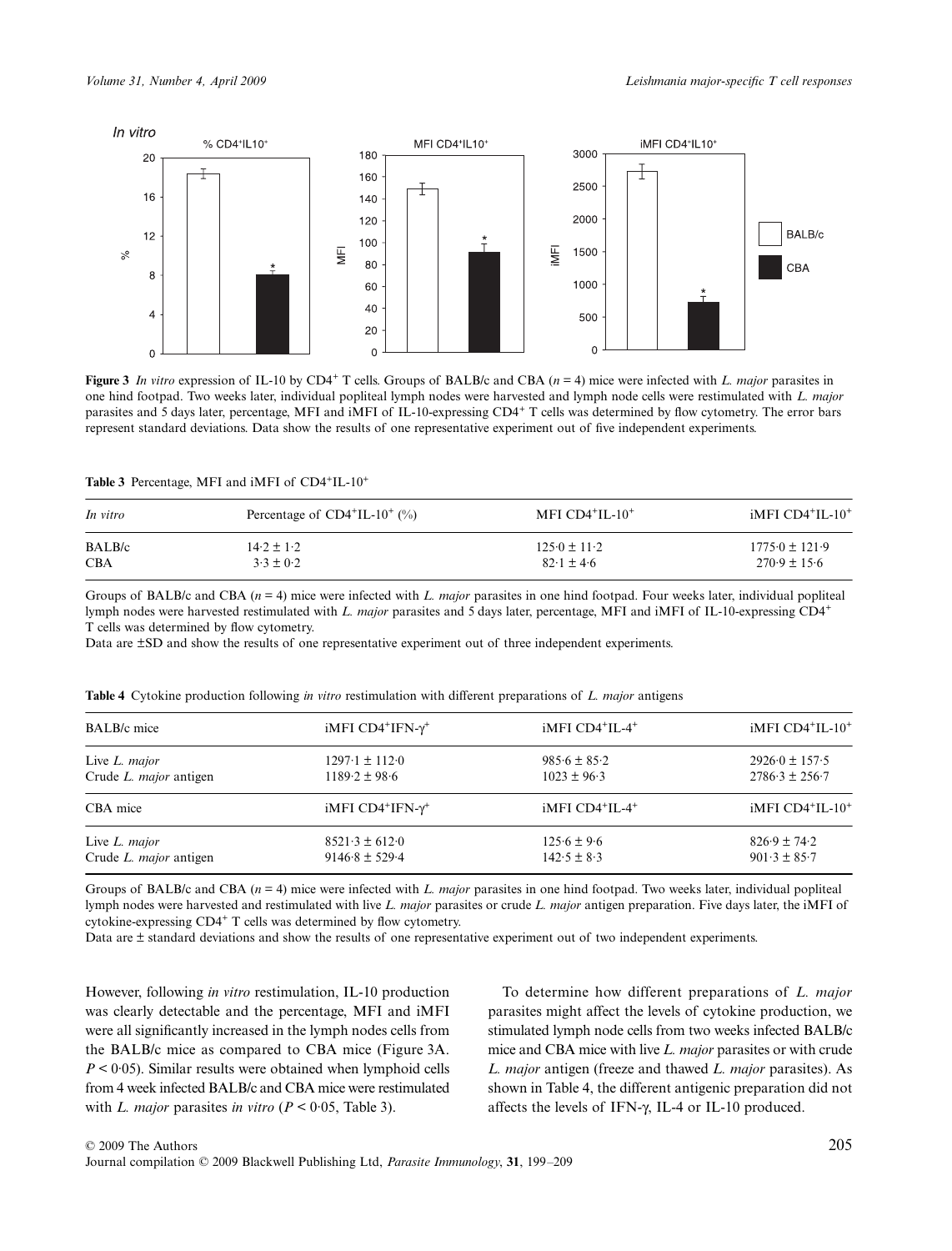

# **The proliferative response of CD4+ T cells from** *L. major* **infected healer and nonhealer strains of mice differs both**  *ex vivo* **and** *in vitro.*

To characterize further CD4+ T cell effector functions *ex vivo* and *in vitro* in healer and nonhealer strains of mice, we measured the capacity of CD4+ T cells to proliferate. We first measured *L. major*-induced proliferation of CD4<sup>+</sup> T cells directly *ex vivo* by quantifying the frequency of CD4+ T cells that had incorporated BrdU *in vivo*. We found that there was a small decrease in the frequency of proliferating CD4+ T cells in the draining lymph nodes of nonhealer mice compared with healer mice 2 weeks post-infection  $(2.65 \pm 0.26\%)$ vs.  $3.50 \pm 0.36\%$ ,  $P < 0.05$ , Figure 4). Similar results were obtained 4 weeks post-infection (Table 5A). In contrast, after

Table 5 % of CD4<sup>+</sup>BrdU<sup>+</sup> T cells **(A)**

| $\cdots$   |                                                      |
|------------|------------------------------------------------------|
| $Ex$ vivo  | Percentage of CD4 <sup>+</sup> BrdU <sup>+</sup> (%) |
| BALB/c     | $1.5 \pm 0.2$                                        |
| <b>CBA</b> | $1.9 \pm 0.1$                                        |
| <b>(B)</b> |                                                      |
| In vitro   | Percentage of CD4 <sup>+</sup> BrdU <sup>+</sup> (%) |
| BALB/c     | $38.5 \pm 2.9$                                       |
| <b>CBA</b> | $28.8 \pm 4.2$                                       |
|            |                                                      |

Groups of BALB/c and CBA (*n* = 4) mice were infected with *L. major* parasites in one hind footpad and were treated with 1 mg BrdU (Sigma) i.p. once a day for the last 4 days before experiments were terminated. Individual popliteal lymph nodes were harvested and the percentage of BrdU<sup>+</sup>CD4<sup>+</sup> T cells was determined directly *ex vivo* (A) by flow cytometry or following restimulation of lymph node cells *in vitro* (B) with *L. major* parasites for 5 days later. Data are ±SD and show the results of one representative experiment out of three independent experiments.

**Figure 4** *Ex vivo* and *in vitro* CD4<sup>+</sup> T cells proliferation. Groups of BALB/c and CBA (*n* = 4) mice were infected with *L. major* parasites in one hind footpad and were treated with 1 mg BrdU (Sigma) i.p. once a day for the last 4 days before experiments were terminated. Individual popliteal lymph nodes were harvested and the percentage of BrdU+CD4+ T cells was determined directly *ex vivo* by flow cytometry or following restimulation of lymph node cells with *L. major* parasites for 5 days. The error bars represent standard deviations.

restimulation *in vitro* with *L. major* antigens, CD4+ T cells from nonhealer mice proliferated more efficiently then those of healer mice (35 $\cdot$ 1 ± 1 $\cdot$ 5% vs. 20 $\cdot$ 6 ± 2 $\cdot$ 4%, Figure 4). A similar tendency was observed 4 weeks post-infection ( $P < 0.05$ , Table 5B).

These results show that the *ex vivo* frequency of proliferating CD4+ T cells was lower in the draining lymph nodes of nonhealer mice than in those of healer mice. However, CD4+ T cells from draining lymph nodes of nonhealer mice displayed a more pronounced proliferative response to restimulation with *Leishmania* than those from healer mice.

# DISCUSSION

Infections of mice with different strains of *Leishmania* parasites have proved to be very useful models to characterize the development and regulation of immune responses during leishmaniasis. The balance of cytokines produced by Th1 and Th2 cells generated in response to *L. major* infection provides an important conceptual framework for understanding healing vs. nonhealing forms of leishmaniasis. Healing of infection and development of protection against leishmaniasis crucially depends on the development of Th1 type immunity that can instruct parasitical control mechanisms in infected macrophages. However, the mechanisms accounting for insufficient control of growth and dissemination of *Leishmania* parasites and resulting in persistent nonhealing disease in infected patients are less well understood (16).

Studies with *L. major* parasites in particular have clearly established the current Th1/Th2 paradigm in which control of infection is associated with the expansion of Th1 cells, characterized by the production of IFN-γ and the use of gene knockout mice confirmed the important role of Th1 type responses in the control of disease (17–19). In contrast, nonhealing disease has been attributed to the expansion of Th2 cells, characterized by the production of IL-4 (1–3). In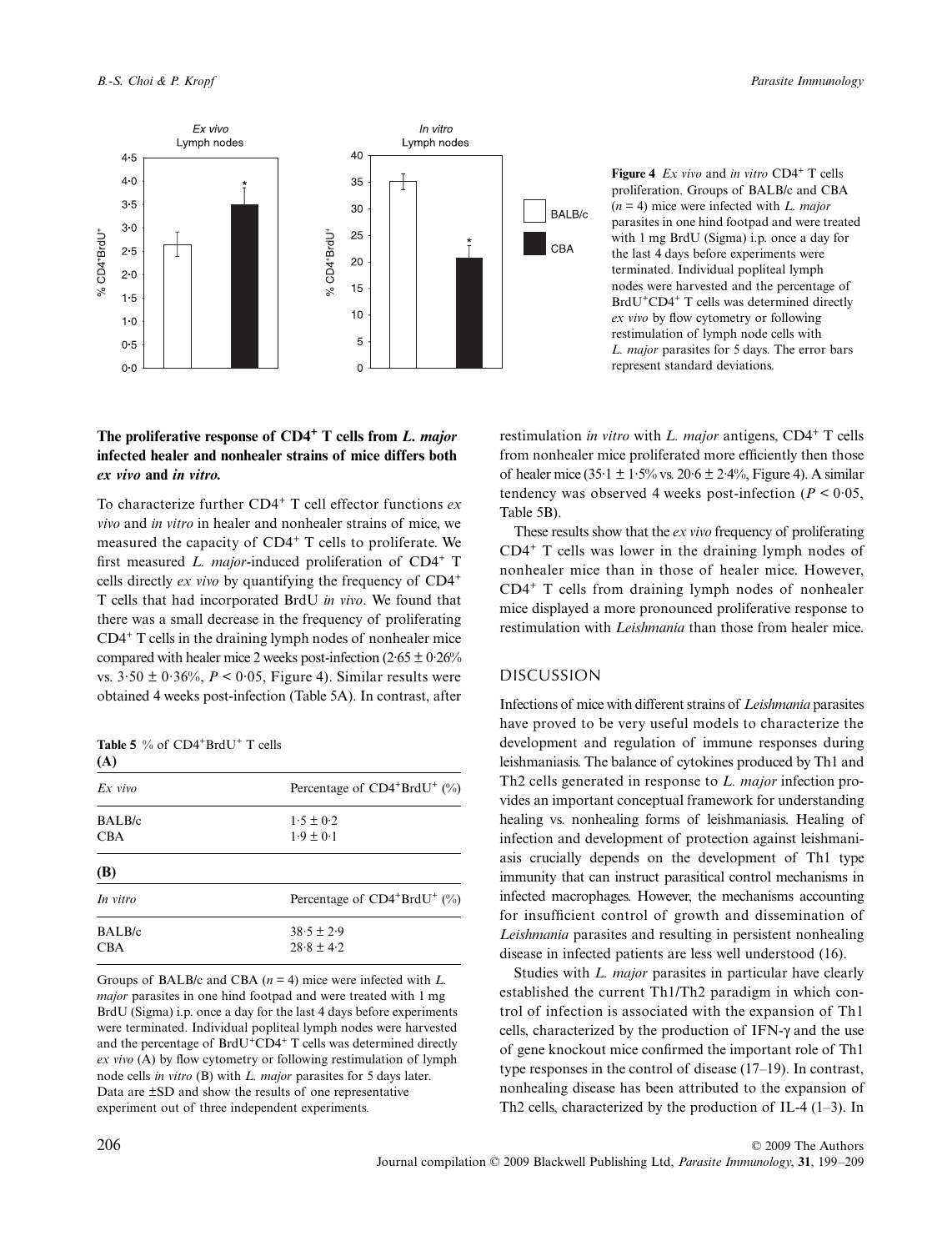this context, it is important to note that Th2 cells and the spectrum of cytokines they release is not only impacting on the immune response, they will directly promote the growth of the intracellular parasites by inducing arginase 1, which catalyses the hydrolysis of L-arginine into urea and the amino acid l-ornithine; the latter is the first building block for the generation of polyamines which are essential for the intracellular growth of *Leishmania* parasites (6,7). The regulation of immune responses against *Leishmania* parasites is complex and Th2 dominance cannot fully explain nonhealing (20–24); in addition, intralesional injection of IL-4 has been shown to induce healing and immunity to reinfection (25). IL-4 can instruct dendritic cells to produce IL-12 and promote Th1 development and healing in BALB/c mice (26). Furthermore, it has been shown that cure can be achieved in an IFN-γ independent manner (18,27). Moreover, in human leishmaniasis, the different clinical outcomes do not appear to be associated with polarized Th1- or Th2-type responses: whereas IL-4 is higher in the plasma of patients with visceral leishmaniasis (VL) (28,29), a number of proinflammatory cytokines such as IL-1, IL-6, IL-12, IFN-γ and TNF- $α$  are also increased (30,31).

Our *in vitro* results, in agreement with those of many others [reviewed in (1–3)], substantiate this Th1/Th2 model: we show that after *in vitro* restimulation, lymphoid cells from healer mice display a strong IFN-γ response, whereas in nonhealer mice there is predominantly an IL-4 response. However, when Th responses were measured directly *ex vivo*, without any further restimulation, we show that the dichotomy of Th cell responses is not as pronounced as those after *in vitro* restimulation. These results suggest that the healing or nonhealing phenotype of *L. major* infected mice does not correlate with such a polarized Th1 or Th2 response when determined *ex vivo*. The causes for this strong increase in the frequencies of CD4<sup>+</sup>IFN- $\gamma$ <sup>+</sup> or CD4<sup>+</sup>IL-4<sup>+</sup> T cells following *in vitro* restimulation are unclear. We can exclude that apoptosis was more prominent in any of the cultures, since there was no increase in caspase<sup>+</sup>  $CD4$ <sup>+</sup> T cells (P. Kropf, unpublished results). It is possible that factors such as costimulation or antigen presentation (32) that are specifically influenced by *in vitro* restimulation conditions influence this strong preferential expansion of Th1 or Th2 cells. Furthermore, it is possible that flow cytometry is not sensitive enough to detect  $CD4^+$  T cells that express low levels of IL-4 and IL-10. Indeed, IL-10 was below detection limit when determined *ex vivo* even though it was clearly detectable following *in vitro* restimulation with *L. major* parasites. IL-10 mRNA has been previously measured in the draining lymph node of healer and nonhealer mice following infection with *L. major* parasites (33,34). Taken together, these results suggest that flow cytometry might not be a technique that is sensitive enough to measure the frequency of CD4<sup>+</sup>IL-10<sup>+</sup> T cells directly *ex vivo* without any further restimulation. The production of IL-10 by CD4+ T cells was clearly detectable by flow cytometry following *in vitro* restimulation with *L. major* parasites; CD4+ T cells from nonhealer mice produce significantly more IL-10 than those from healer strains of mice. It is well established that IL-10 has a down-regulatory effect on macrophages and can inhibit IFN-γ-induced macrophage activation (35). Moreover, IL-10 synergizes with IL-4 in the induction of alternative activation of macrophages and our previous results clearly demonstrated that IL-10 and IL-4 synergize in promoting the parasite growth via enhanced arginase induction and polyamine synthesis (7). Recent work indicates that failure to control leishmaniasis is not due to a dominant Th2 or a defective Th1 response *per se* but could be ascribed to a concomitant production of IL-10 (36). Moreover, experimental evidence showed that IL-10 deficient BALB/c mice as well as inhibition of binding of IL-10 to its receptor improved the control of *L. major* infection in nonhealer strains of mice (37,38). Interestingly, some *L. major* isolates produce nonhealing lesions in strains of mice such as C57BL/6 that are usually considered to be healers and mount a Th1 response, thus, this work clearly shows that although Th1 responses are required for healing, they are not sufficient (24). Importantly, our *in vitro* results as well as those from others underpin these results as they show that IL-10 is strongly expressed after restimulation of lymphoid cells from nonhealer mice as compared to healer mice and strengthen further the role that IL-10 might have in the pathogenesis of nonhealing leishmaniasis.

It is also important to note that the experimental model of infection that has been used to characterize Th cell responses does not reproduce the biology of natural infection; indeed, factors such as the dose of parasites inoculated (39–41), the site of infection (39,42), the presence of saliva (43) or parasite components, such as filamentous proteophosphoglycan (40) have been shown to greatly influence the outcome of infection. Little is known about T cell responses in mice directly infected with sandflies and more studies in the natural infection model are of paramount importance to fully understand T cell polarization and effector functions.

To characterize further T cell effector functions, we determined the proliferation of CD4+ T cells *ex vivo* or after restimulation *in vitro*: there was a higher frequency of CD4+BrdU+ T cells in CBA mice when measured *ex vivo*, however, after *in vitro* restimulation, the frequency of  $CD4+BrdU+T$  cells was significantly higher in BALB/c mice as compared to CBA mice. It is possible that the culture and restimulation conditions favour a higher activation of CD4+ T cells from BALB/c mice; indeed, the frequency of CD4+CD25+, CD4+CD40L+, CD4+OX40L+ and CD4+CD62L<sup>−</sup> T cells were significantly higher in the cultures of BALB/c mice as compared to CBA mice (P. Kropf, unpublished results).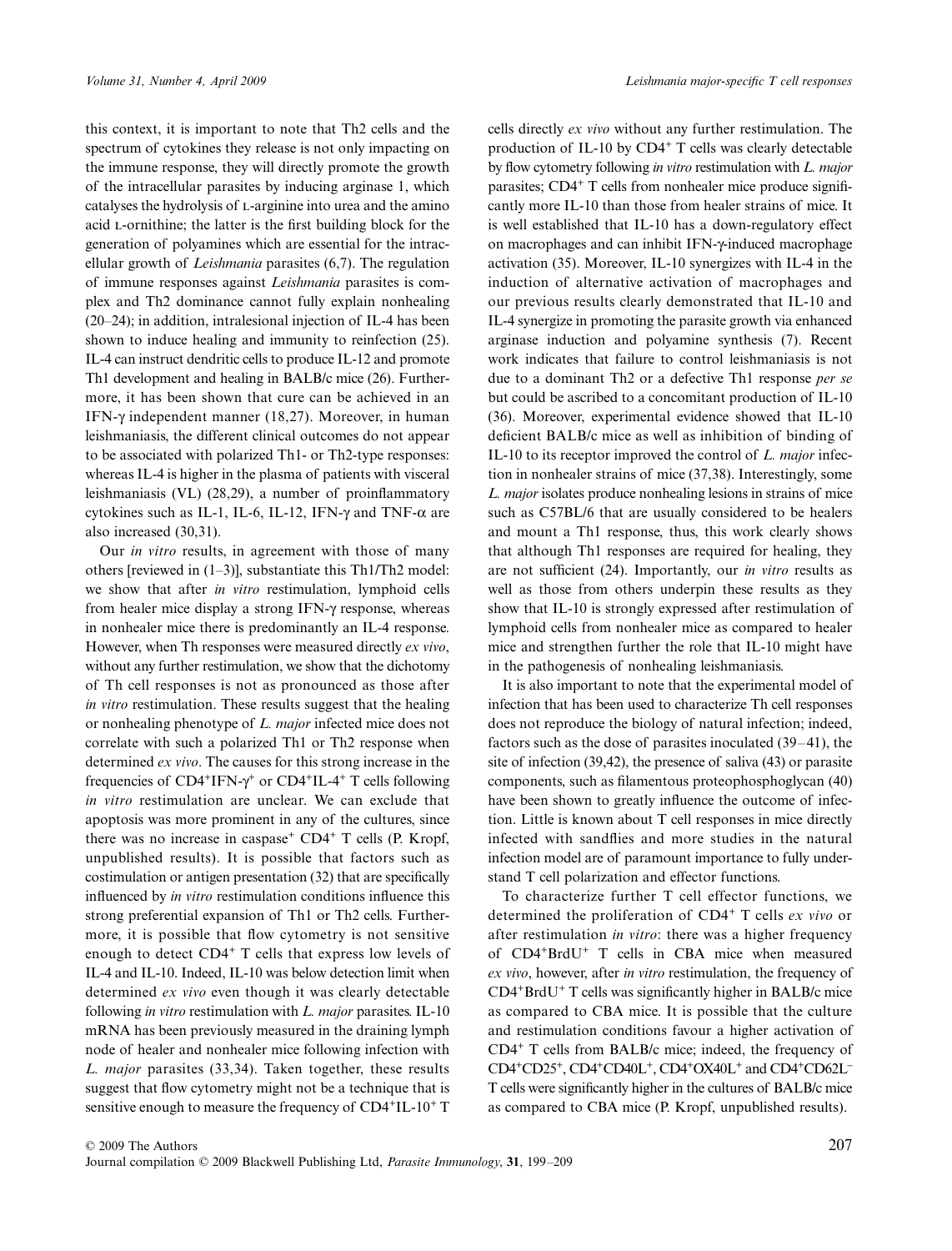Characterization of T helper cell responses in healer and nonhealer strains of mice has been instrumental in our understanding of the mechanisms resulting in healing and nonhealing leishmaniasis. Our results suggest that determining both *ex vivo* and *in vitro* T cell effector functions are important to dissect and understand the development and regulation of immune responses during experimental leishmaniasis.

# ACKNOWLEDGEMENTS

We thank Drs I. Müller and B. Griffin for helpful discussions and critical reading of this manuscript. This work was supported by grants from The Wellcome Trust (076078/Z/ 04/Z and 07664/Z/05/Z, PK).

## REFERENCES

- 1 Etges R & Müller I. Progressive disease or protective immunity to Leishmania major infection: the result of a network of stimulatory and inhibitory interactions. *J Mol Med* 1998; **76**: 372–390.
- 2 Sacks DL & Noben-Trauth N. The immunology of susceptibility and resistance to Leishmania major in mice. *Nature Rev Immunol* 2002; **2**: 845–858.
- 3 Alexander J & Bryson K. T helper (h) 1/Th2 and Leishmania: paradox rather than paradigm. *Immunol Lett* 2005; **99**: 17–23.
- 4 Wei X, Charles IG, Smith A, *et al*. Altered immune responses in mice lacking inducible nitric oxide synthase. *Nature* 1995; **375**: 408–411.
- 5 Munder M, Eichmann K & Modolell M. Alternative metabolic states in murine macrophages reflected by the nitric oxide synthase/arginase balance: competitive regulation by CD4+ T cells correlates with Th1/Th2 phenotype. *J Immunol* 1998; **160**: 5347–5354.
- 6 Iniesta V, Gomez-Nieto LC & Corraliza I. The inhibition of Arginase by Nw-Hydroxy-L-Arginine controls the growths of Leishmania inside macrophages. *J Exp Med* 2001; **193**: 777– 783.
- 7 Kropf P, Fuentes JM, Fahnrich E, *et al*. Arginase and polyamine synthesis are key factors in the regulation of experimental leishmaniasis in vivo. *FASEB J* 2005; **19**: 1000–1002.
- 8 Mosmann TR & Moore KW. The role of IL-10 in crossregulation of TH1 and TH2 responses. *Immunol Today* 1991; **12**: A49– A53.
- 9 Belkaid Y, Piccirillo CA, Mendez S, Shevach EM & Sacks DL. CD4+CD25+ regulatory T cells control Leishmania major persistence and immunity. *Nature* 2002; **420**: 502–507.
- 10 Anderson CF, Oukka M, Kuchroo VJ & Sacks D.  $CD4(+)CD25(-)Foxp3(-)$  Th1 cells are the source of IL-10mediated immune suppression in chronic cutaneous leishmaniasis. *J Exp Med* 2007; **204**: 285–297.
- 11 Kropf P.,Brunson K, Etges R & Müller I. The Leishmaniasis Model. In Kaufmann and Kabeliz (eds): *Immunology of Infection*, Vol 25 San Diego, Academic Press, 1998: 419–458.
- 12 Herath S, Kropf P & Müller I. Cross-talk between CD8+ and CD4+ T cells in experimental cutaneous leishmaniasis: CD8+ T cells are required for optimal IFN-γ production by CD4+ T cells. *Parasite Immunol* 2003; **25**: 559–567.
- 13 Kropf P, Herath S, Tewari R, Syed N, Klemenz R & Müller I. Identification of two distinct subpopulations of Leishmania

major specific T helper 2 cells. *Infect Immun* 2002; **70**: 5512– 5520.

- 14 Darrah PA, Patel DT, De Luca PM, *et al*. Multifunctional TH1 cells define a correlate of vaccine-mediated protection against Leishmania major. *Nat Med* 2007; **13**: 843–850.
- 15 Kropf P, Bickle Q, Klemenz R & Müller I. Organ-specific distribution of CD4+T1/ST2+Th2 cells in Leishmania major infection. *Eur J Immunol* 2002; **32**: 2450–2459.
- 16 Nylen S & Sacks D. Interleukin-10 and the pathogenesis of human visceral leishmaniasis. *Trends Immunol* 2007; **28**: 378– 384.
- 17 Wang Z-E, Reiner SL, Zheng S, Dalton DK & Locksley RM. CD4+ effector cells default to the Th2 pathway in interferon g deficient mice infected with Leishmania major. *J Exp Med* 1994; **179**: 1367–1371.
- 18 Swihart K, Fruth U, Messmer N, *et al*. Mice from a genetically resistant background lacking the Interferon-g receptor are susceptible to infection with Leishmania major but mount a polarized T helper cell 1-type CD4+ T cell response. *J Exp Med* 1995; **181**: 961–971.
- 19 Mattner F, Magram J, Ferrante J, *et al*. Genetically resistant mice lacking interleukin-12 are susceptible to infection with Leishmania major and mount a polarized Th2 cell response. *Eur J Immunol* 1996; **26**: 1553–1559.
- 20 Noben-Trauth N, Kropf P & Müller I. Susceptibility to Leishmania major infection in interleukin-4 deficient mice. *Science* 1996; **271**: 987–990.
- 21 Noben-Trauth N, Paul WE & Sacks DL. IL-4 and IL-4 receptordeficient BALB/c mice reveal differences in susceptibility to Leishmania major parasite substrains. In *J Immunol* 1999; **162**: 6132–6140.
- 22 Dent AL, Doherty TM, Paul WE, Sher A & Staudt LM. BCL-6-deficient mice reveal an IL-4 independent STAT6 dependent pathway that controls susceptibility to infection by Leishmania major. In *J Immunol* 1999; **163**: 2098–2103.
- 23 Heinzel FP & Maier RA. Interleukin-4-independent acceleration of cutaneous leishmaniasis in susceptible BALB/c mice following treatment with anti-CTLA4 antibody. *Infect Immun* 1999; **67**: 6454–6460.
- 24 Anderson CF, Mendez S & Sacks DL. Nonhealing infection despite Th1 polarization produced by a strain of Leishmania major in C57BL/6 mice. *J Immunol* 2005; **174**: 2934–2941.
- 25 Carter KC, Gallagher G, Baillie AJ & Alexander J. The induction of protective immunity to Leishmania major in the BALB/c mouse by interleukin 4 treatment. *Eur J Immunol* 1989; **19**: 779– 782.
- 26 Biedermann T, Zimmermann S, Himmelrich H, *et al*. IL-4 instructs TH1 responses and resistance to Leishmania major in susceptible BALB/c mice. *Nature Immunol* 2001; **2**: 1054– 1060.
- 27 Sadick MD, Heinzel FP, Holaday BJ, Pu RT, Dawkins RS & Locksley RM. Cure of murine leishmaniasis with anti-interleukin-4 monoclonal antibody. Evidence for a T-cell-dependent, interferon-g-independent mechanism. *J Exp Med* 1990; **171**: 115–127.
- 28 Kenney RT, Sacks DL, Gam AA, Murray HW & Sundar S. Splenic cytokine responses in Indian Kala-Azar before and after treatment. *J Infect Dis* 1998; **177**: 815–819.
- 29 Nylen S, Maurya R, Eidsmo L, Manandhar KD, Sundar S & Sacks D. Splenic accumulation of IL-10 mRNA in T cells distinct from CD4+CD25+ (Foxp3) regulatory T cells in human visceral leishmaniasis. *J Exp Med* 2007; **204**: 805–817.